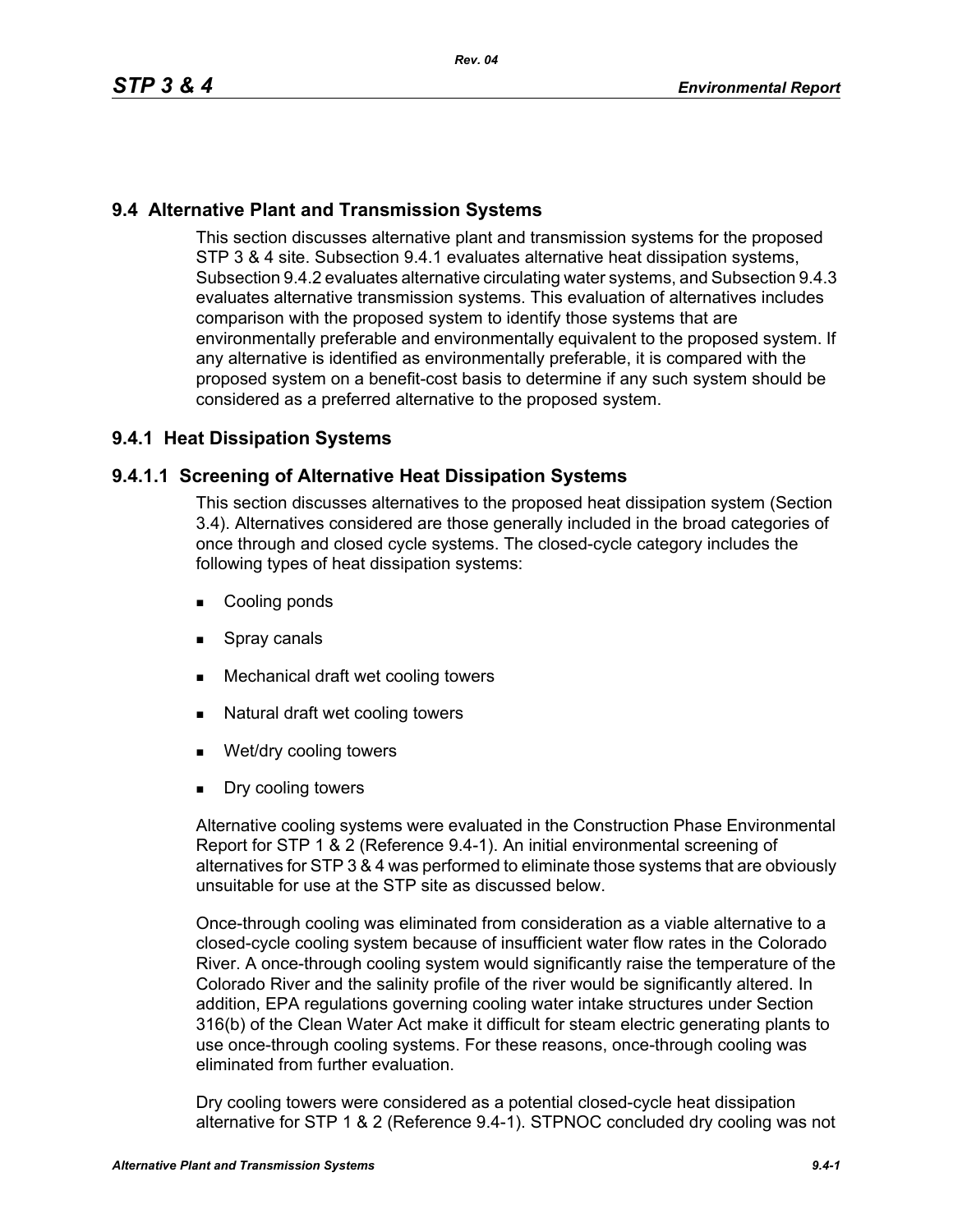a viable option because of high costs, operational problems, inadequate technology, and a lack of sufficient operating experience with large nuclear generating units. In its preamble to the final rule addressing cooling water intake structures for new facilities (66 FR 65256; December 18, 2001), EPA rejected dry cooling as the best available technology for a national standard for similar reasons. Dry cooling carries high capital and operating and maintenance costs. Manufacturers of large steam turbines have not yet developed turbine designs for reliable and efficient operation over the wide range of backpressures required for dry cooling towers. Dry cooling has a detrimental effect on electricity production by reducing the efficiency of steam turbines. Dry cooling requires the facility to use more energy than would be required with wet cooling towers to produce the same amount of electricity. This energy penalty is most significant in the warmer southern regions during summer months (periods of maximum dry-bulb temperature) when the demand for electricity is at its peak, such as the location of the STP facility. The energy penalty would result in an increase in environmental impacts as replacement generating capacity would be needed to offset the loss in efficiency from dry cooling. EPA concluded that dry cooling is appropriate in areas with limited water available for cooling or where the source of cooling water is associated with extremely sensitive biological resources (e.g., endangered species, specially protected areas). The site-specific conditions do not warrant further consideration of dry cooling for STP 3 & 4.

Four closed-cycle evaporative cooling tower systems, a closed-cycle spray canal, and a closed-cycle cooling reservoir were evaluated in detail for STP 1 & 2, including their economic costs and environmental impacts. These same alternatives are considered for STP 3 & 4. A screening comparison of the alternatives is provided in Table s 9.4-1 and 9.4-2. The analysis presented in the Construction Phase Environmental Report for STP 1 & 2 considered alternative systems for two net 1250 MWe nuclear generating units. The relative impacts of the heat dissipation system alternatives would be similar for the ABWR units (net 1300 MWe each) proposed as STP 3 & 4. Consequently, the evaluation presented in the Construction Phase Environmental Report for STP 1 & 2 (Reference 9.4-1) serves as the basis for the comparison of heat dissipation alternatives for STP 3 & 4.

# **9.4.1.1.1 Cooling Pond**

This section describes and evaluates the feasible alternative heat dissipation systems that use a closed-cycle cooling reservoir. As described in Section 3.4, a closed-cycle cooling system using the existing Main Cooling Reservoir (MCR), supplemented by mechanical draft cooling towers, is the preferred alternative for STP 3 & 4. Because of the intermittent nature of makeup water pumping operations (see Section 3.4), storage capacity is required to account for losses that occur during periods when no makeup water is available to offset them. In a simulated operation of the MCR over the projected 40-year operating life of STP 1 & 2 (Reference 9.4-1), STPNOC determined that a maximum storage volume of 162,400 acre-feet was required. An additional 24,600 acre-feet are required to provide sufficient cooling surface area to maintain reasonable plant efficiency for STP 1 & 2 following the worst drought period on record.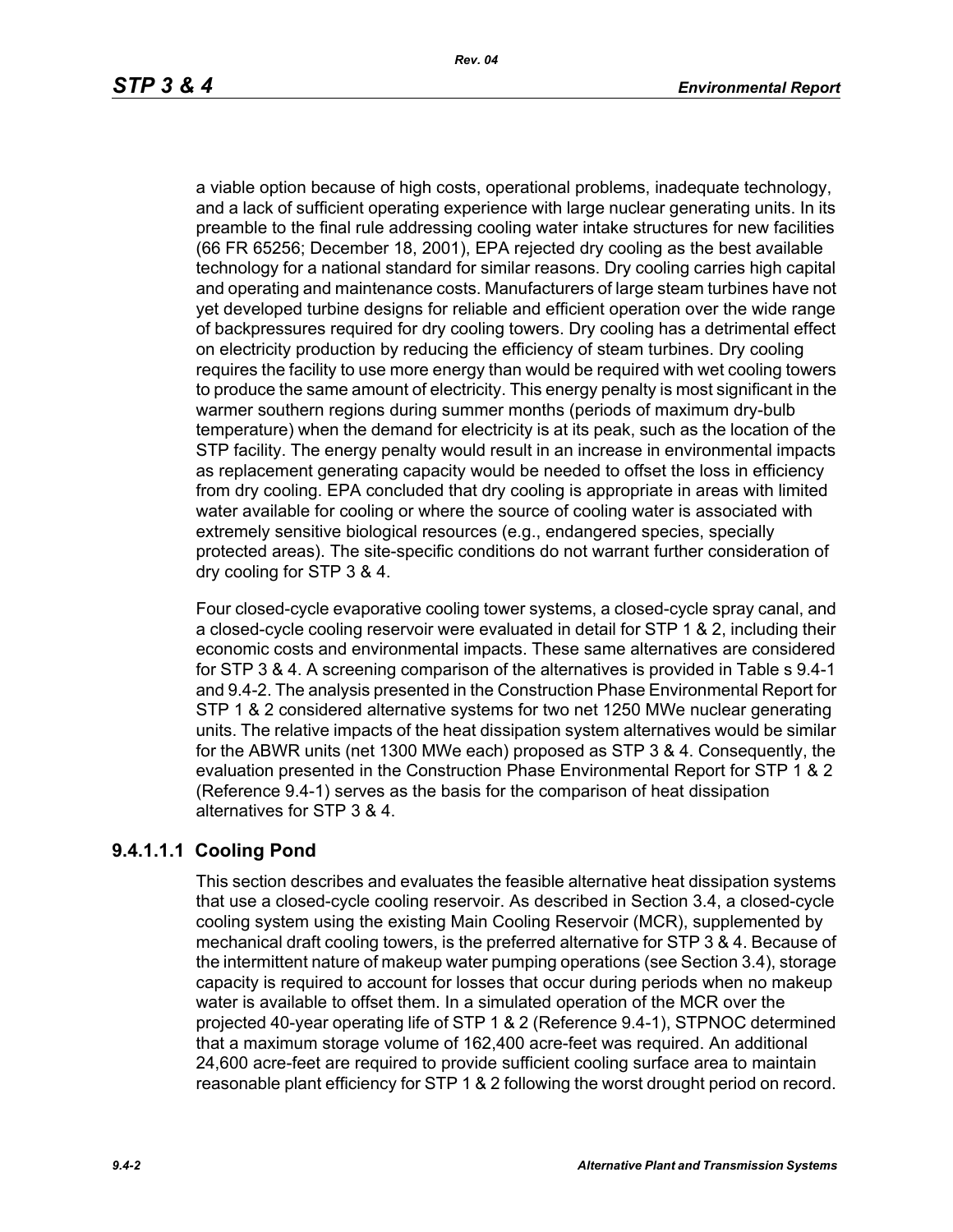As an alternative to the 7000-acre surface area selected for the MCR, a reduced MCR area of 3500 acres was previously considered as part of the initial STP 1 & 2 site evaluation. The reduction in MCR surface area reduced the net natural evaporative losses; however, the remaining losses still resulted in an estimated total storage requirement of 126,000 acre-feet. This storage volume would require a normal operating elevation for the reduced area MCR of 58.3 ft mean sea level (MSL). STPNOC considered a normal maximum operating level higher than approximately 49 feet MSL to be impracticable given the limitations on plant layout and design. The potential effects resulting from a breach of the MCR embankment and the subsequent rush of water into the plant and the economics of the embankment construction make the higher operating level impractical. Consequently a 7000-acre reservoir was selected as the design basis for the STP site.

STPNOC concluded in the STP 1 & 2 construction phase ER that the 7000-acre MCR would provide adequate cooling capacity for a design thermal load of approximately 5000 MWe. This is roughly the combined load of STP 1 & 2 (two 1250 MWe units) and 3 & 4 (two 1300 MWe units). STPNOC recently reevaluated the thermal performance of the MCR and concluded the cooling capacity was adequate to support the heat load of STP 1 & 2 and STP 3 & 4.

Makeup water would be pumped to the MCR on an intermittent basis from the estuarine portion of the Colorado River. If necessary, blowdown from the MCR would be discharged to the river. The makeup and blowdown requirements for the MCR are described in Section 3.4.

For the spray canal and cooling tower alternatives in the STP 1 & 2 construction phase ER, STPNOC evaluated the withdrawal of makeup water from the freshwater portion of the Colorado River upstream of the Fabridam near Bay City, and transport of this water supply to the STP site via canal. Because of water availability considerations and thermal regulations for the Colorado River, STPNOC had estimated an 1800-acre storage reservoir for makeup water and a 325-acre holding reservoir for blowdown would be required to operate the spray canal and cooling tower alternative systems for STP 1 & 2 (Reference 9.4-1). For the application of these alternative heat dissipation systems to STP 3 & 4, STPNOC assumed the MCR could perform the functions of the additional reservoirs and the only land requirements would be those associated with the cooling system components (e.g., spray canal or cooling towers, piping, intake and return structures). Other attributes of these heat dissipation alternatives are described in the following sections.

# **9.4.1.1.2 Spray Canal**

This alternative would add a new canal equipped with an array of spray modules to promote evaporative cooling. The spray canal evaluated for STP 1 & 2 had an effective length of 20,250 feet and a width of 200 feet. The power spray modules would be placed in rows of four across the canal and spaced approximately 180 feet apart in the direction of flow in the canal. Each spray module would contain a single nozzle powered by a 75-horsepower motor. Each pass would consist of a row of four spray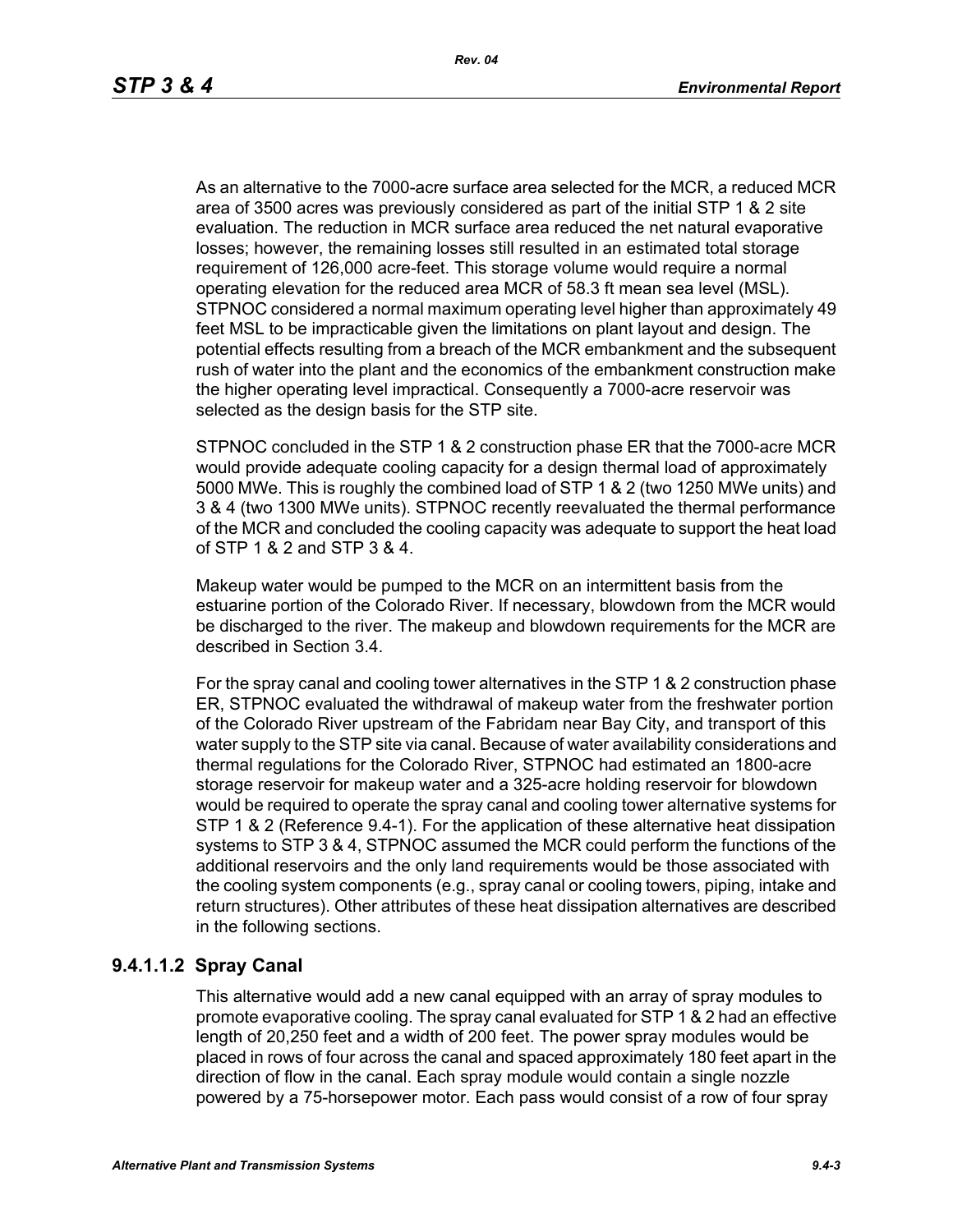nozzles across the canal. The canal would contain 448 power spray module units and 112 passes with each module floating on the surface of the water.

Condenser water would be cooled by pumping the water in the canal through the spray nozzles, thereby breaking the water into small droplets. The spray from each nozzle would rise to a height of approximately 16 feet and fall in a circular pattern with a diameter of approximately 50 feet at the surface of the canal. Since the water droplets are cooled by evaporation and by sensible heat transfer, due to increased surface area of the water droplets, the water temperature falling back into the canal is reduced. Circulation of the cooling air would be provided by the prevailing wind at the ambient temperature and by the vertical velocity resulting from the increased buoyancy of the warm, moist air.

## **9.4.1.1.3 Mechanical Draft Wet Cooling Towers**

This alternative consists of three towers, each containing 12 cells, for each nuclear generating unit. The towers would be located with their longitudinal axes parallel to the direction of prevailing wind to minimize aerodynamic downwash of the exhaust plumes to ground level and to enhance the merging of the exhaust plumes from adjacent cells, increasing the plume rise. Ground-level fogging and icing would be minimized as would the channeling of moist air from the exhaust of one tower to the intake of another. A fan would be located near the top of each cell, to draw ambient air into and through the cell. The warmed water from the condenser would be cooled by evaporative and sensible heat transfer by contact with the ambient air in the fill (packing) section of each cell.

# **9.4.1.1.4 Natural Draft Wet Cooling Towers**

This alternative consists of a single hyperbolic tower, 500 feet high, for each nuclear generating unit. The density difference between the ambient air outside the tower and the warm moist air inside would provide the driving force for the air circulation through the tower. The natural draft tower must be relatively tall to achieve adequate air flow rates through the tower. Circulating water leaving the condenser is sprayed by nozzles into the fill section of the tower, where the droplets are brought in contact with the circulating air. The water is cooled through evaporative and sensible heat transfer. Because of the relatively high release points and the buoyancy of the plumes from natural draft towers, recirculation of the exhaust between towers is generally not encountered. The positioning of natural draft towers within the STP site boundaries is less critical than for other evaporative heat dissipation alternatives.

# **9.4.1.1.5 Mechanical Draft Wet/Dry Cooling Towers**

This alternative consists of four towers, each containing 12 cells, for each nuclear generating unit. Similar to the mechanical draft towers discussed previously, these towers would be located with their longitudinal axes parallel to the direction of prevailing wind to minimize recirculation of the exhaust plume. STPNOC evaluated a parallel path variety of wet/dry cooling towers in which the air-cooled heat exchanger is located above an evaporative wet section. The wet section of the tower would be similar to that of the mechanical draft wet tower described above. Warmed water from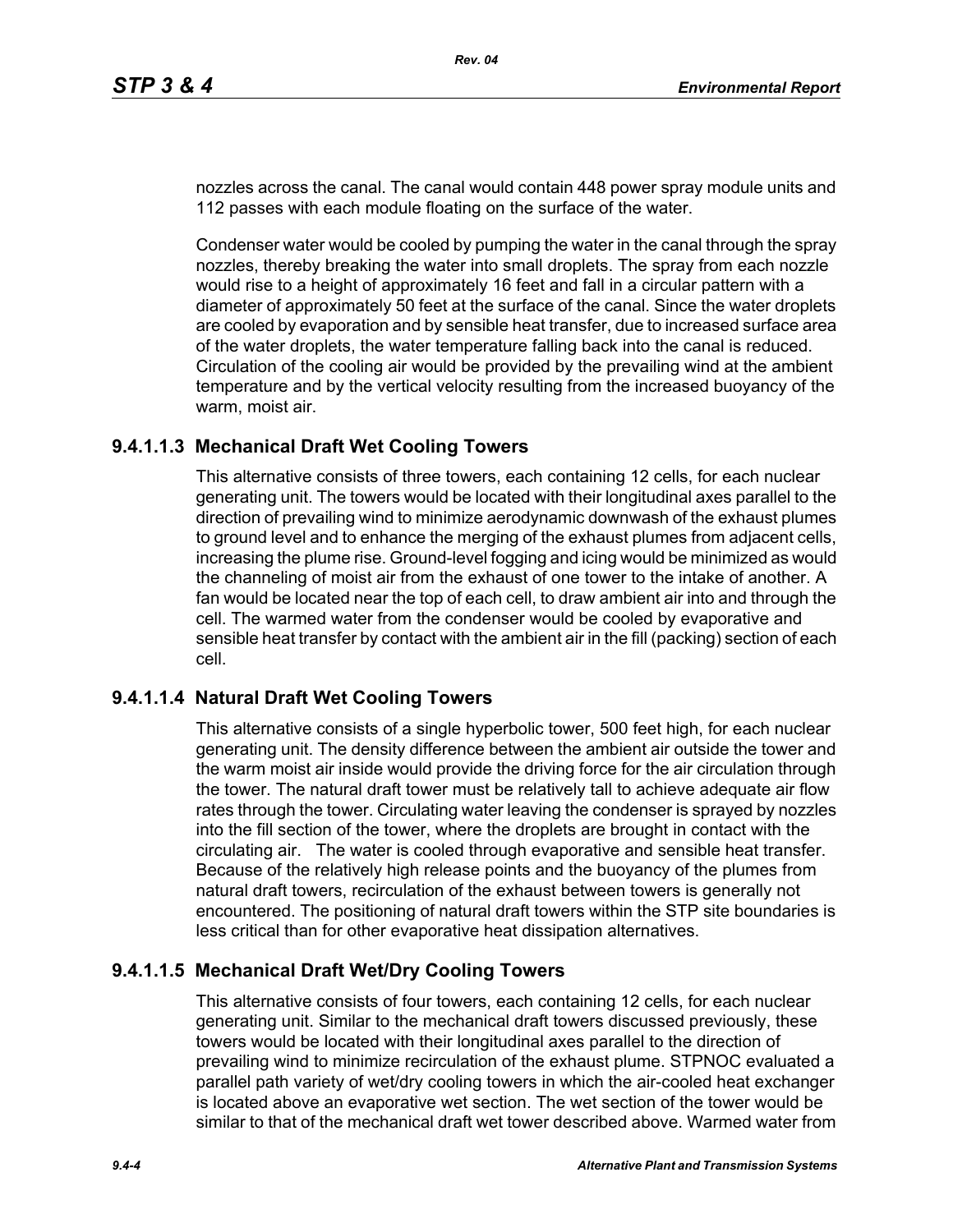the condenser first passes through the tube side of the air-cooled heat exchanger, where it is cooled by a stream of ambient air. A fan located above the dry section draws the ambient air through the tower. The partially cooled water then passes through the wet section of the tower, where it is further cooled by evaporative and sensible heat transfer. The air streams from both the wet and dry sections of the tower are thoroughly mixed before being exhausted to the atmosphere. The mixed exhaust stream is in an unsaturated condition which reduces the potential for fogging. For the type of wet/dry towers under consideration, the relative humidity of the exhaust air would be approximately 70% over the entire range of operating conditions.

This type of cooling tower is used primarily in areas where plume abatement is necessary for aesthetic reasons or to minimize fogging and icing produced by the tower plume. Wet/dry cooling towers use approximately two-thirds to one-half less water than wet cooling towers (Reference 9.4-2). Neither of these advantages is significant for the STP site. Additionally, somewhat more land is required for the wet/dry cooling tower because of the additional equipment (fans and cooling coils) required in the tower assembly. The same disadvantages described above for dry cooling towers would also apply to the dry cooling portion of the wet/dry cooling tower. The dry cooling process is not as efficient as the wet cooling process because it requires the movement of a large amount of air through the heat exchanger to achieve the necessary cooling. This movement is accomplished by fans. This results in less net electrical power for distribution. Consequently, there would be an increase in environmental impacts because a replacement generating capacity would be needed to offset the loss in efficiency from dry cooling.

## **9.4.1.1.6 Fan-Assisted Natural Draft Cooling Towers**

Fan-assisted natural draft towers combine some of the characteristics of mechanical and natural draft towers. This alternative consists of three cooling towers for each nuclear generating unit. For STP 1 & 2, STPNOC had evaluated a tower height of 176.5 feet and base diameter of 206 feet. Each tower is equipped with a single fan near the exit of the tower. Air circulation is achieved by both the forced draft produced by the fan and the natural draft resulting from the difference in density between air inside and outside of the tower. Recirculation of warm moist air between towers would occur infrequently given the discharge height of the tower.

### **9.4.1.2 Analysis of Alternative Heat Dissipation Systems**

Six closed-cycle cooling systems are considered suitable heat dissipation systems for the STP site and are evaluated in detail. A cooling pond (the MCR) was selected as the preferred alternative and evaluated in Chapters 4 and 5 of the ER. In accordance with NUREG-1555, the five alternative heat dissipation systems were evaluated for land use, water use, and other environmental requirements. The screening comparison of these alternatives is presented in Tables 9.4-1 and 9.4-2. None of the alternative systems is considered environmentally preferable to the MCR, which is the proposed heat dissipation system for STP 3 & 4.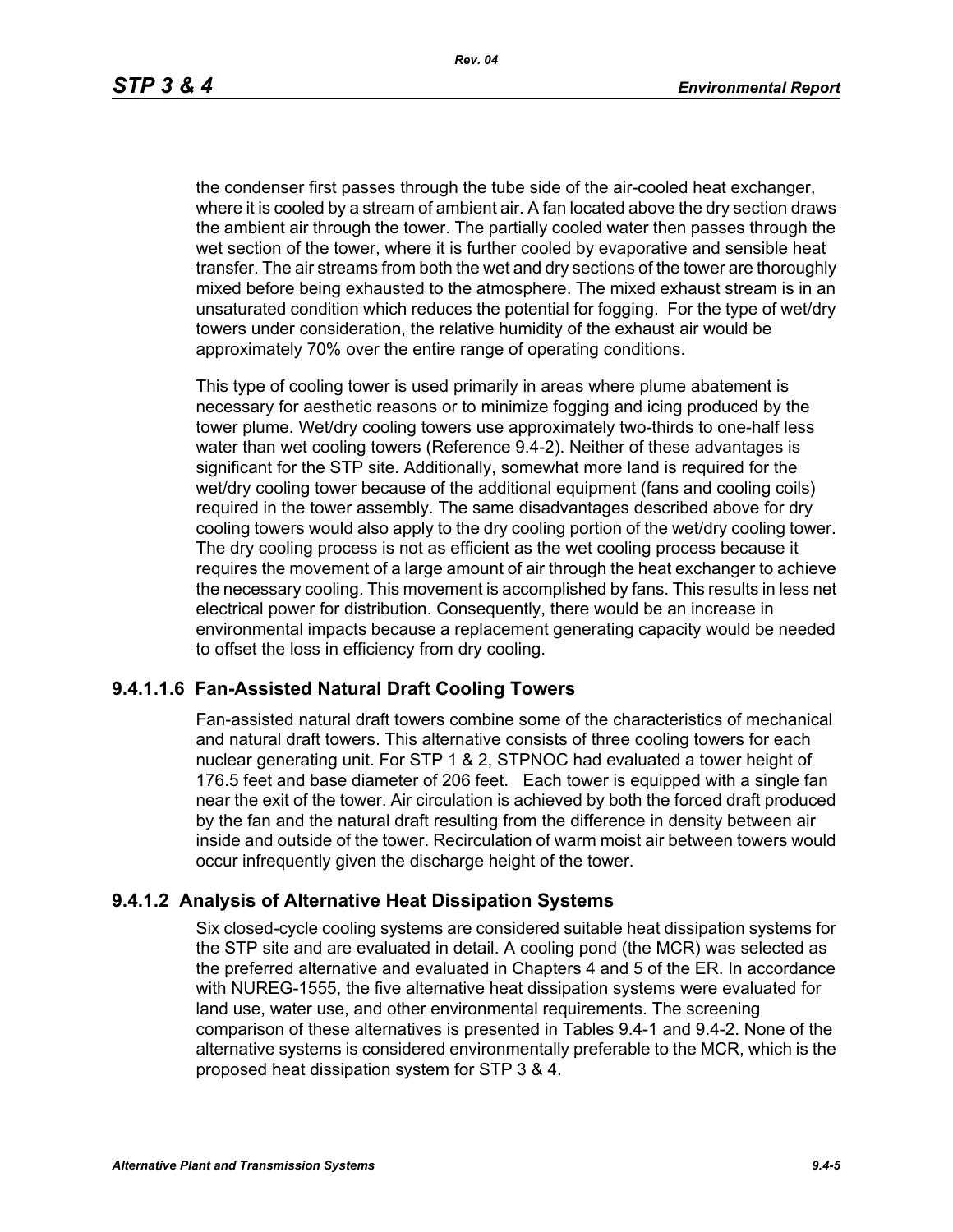# **9.4.2 Circulating Water Systems**

In accordance with NUREG-1555, this section considers alternatives to the following components of the plant circulating water system:

- **n** intake systems
- **discharge systems**
- water supply
- water treatment

NUREG-1555 indicates that the applicant should consider only those alternatives that are applicable at the proposed site and are compatible with the proposed heat dissipation system. As discussed in Section 9.4.1, six closed-cycle cooling systems are considered viable heat dissipation systems for the STP site.

Heat dissipation with each of the alternative systems relies on evaporation for heat transfer. The water from the cooling system lost to the atmosphere through evaporation must be replaced. In addition, this evaporation would result in an increase in the concentration of solids in the circulating water. To control solids, a portion of the recirculated water must be removed, or blown down, and replaced with fresh water. In addition to the blowdown and evaporative losses, a small percentage of water in the form of droplets (drift) would be lost from the cooling tower systems. Makeup water pumped from the Colorado River intake structure (Subsection 9.4.2.1) would be used to replace water lost by evaporation, blowdown, and drift from the cooling systems. Blowdown water would be returned to the river via a discharge structure at the shoreline (Subsection 9.4.2.2).

# **9.4.2.1 Intake Systems**

Standard technical practice was followed in siting and designing the makeup water intake structure at the Colorado River for the original plant. The intake structure was designed originally to serve four units, so no additional design modifications are required for this project. The intake bays, fish screens, trash racks, and bypass system are already operational for STP 1 & 2. The refurbishment of the intake structure to accommodate STP 3 & 4 will consist of installing new pumps and traveling screens in existing housings.

As described in Subsection 5.3.1.2, when required, water will be pumped from the Colorado River through a shoreline intake system at 0.5 feet per second, and passed through trash racks and through traveling screens with a 3/8-inch (9.5 millimeters) mesh. The traveling screens will operate intermittently to coincide with the intermittent withdrawal of river water. Fish collected on the screens can be returned to the river by being washed off and sluiced through a fish bypass pipe. The point of return is at the downstream end of the intake structure, approximately 0.6 meters (2 feet) below normal water elevation.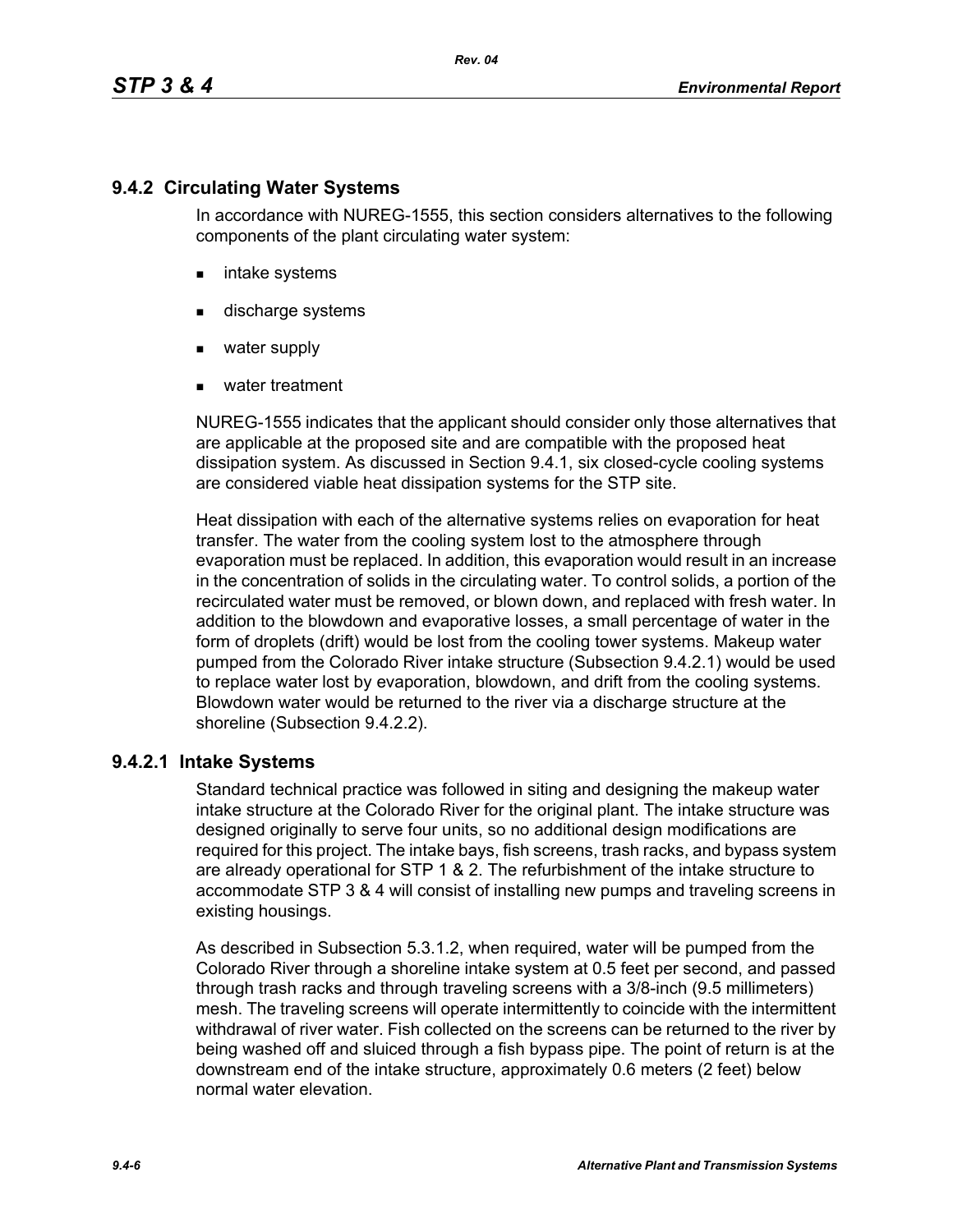*Rev. 04*

Approach and through-screen velocities are regulated by EPA and the states and subject to review under best management practices (40 CFR 401.14). The approach velocity for STP 1 & 2 was designed to be 0.5 feet per second (Subsection 5.3.1.2). The approach velocity of 0.5 feet per second is not expected to change when STP 3 & 4 become operational (Subsection 5.3.1.2). Alternate locations for the STP 3 & 4 water intake would increase the amount of land impacted by construction. In addition, pumping costs could increase because of a longer distance from the makeup water intake to the MCR. No environmentally preferable alternatives to the use of the existing makeup water intake structure or alternative locations for a makeup water intake structure were identified.

As part of the proposed heat dissipation system, STPNOC considered four potential designs/locations for the STP 3 & 4 circulating water intake structure at the MCR.

- **D** Option 1 Intake structure located along the dike separating the STP 1 & 2 circulating water intake structure and return.
- Option 2 Intake structure located to the west of the combined STP 1 & 2 and STP 3 & 4 circulating water return flows, intakes and discharges separated by dikes.
- **D** Option 3 Offshore intake positioned directly south of the STP 1 & 2 intake structure. Piping from intake to run through the dike to a shoreline structure located to the west of the STP 1 & 2 intake
- **D** Option  $4$  Intake structure located immediately adjacent to the STP 1 & 2 intake structure, portion of dike removed to accommodate placement of STP 3 & 4 intake structure between STP 1 & 2 intake and discharge outfall

Table 9.4-3 provides a comparison of these alternative circulating water intake designs/locations. Option 1 was selected as the preferred alternative. Each of the other options had at least one factor (cooling efficiency, construction cost, interference with ongoing plant operations) that prevented it from being a viable option. None of the other options were environmentally preferable to the proposed design.

# **9.4.2.2 Discharge Systems**

As described in Section 3.4, the circulating water system for STP 3 & 4 would be a closed-cycle cooling reservoir system. All cooling system discharges, including blowdown from the mechanical draft cooling towers that serve as the Ultimate Heat Sink (UHS), would be discharged to the MCR via a new circulating water return. The design is similar to the existing circulating water return for STP 1 & 2. No environmentally preferable alternatives to the proposed return were identified.

A dike will separate the circulating water intake structure and return to avoid recirculation and to promote cooling efficiency by lengthening the cooling water flow path. The new circulating water return from STP 3 & 4 would be located adjacent to the existing STP 1 & 2 return. The location of the return and placement of dikes would be determined by the location of the circulating water intake structure for STP 3 & 4 and associated pipe routing (see Subsection 9.4.2.1).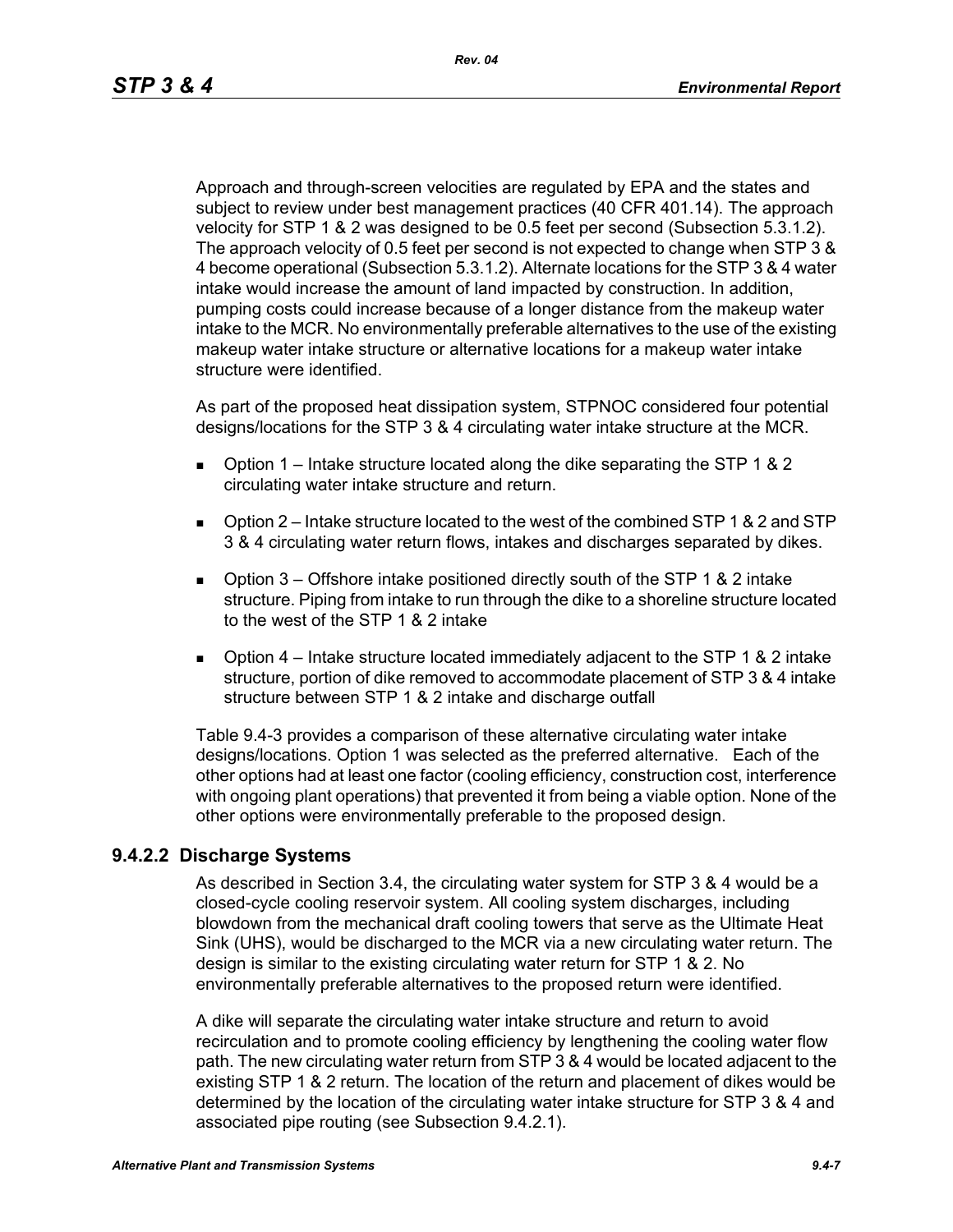MCR water quality, and thus the quality of any blowdown water from the MCR, is maintained by selective diversion from the Colorado River during high river flow conditions (>1200 cubic feet per second). The maximum operating level of the MCR was increased from 45 to 47 feet MSL to take advantage of reservoir makeup opportunities when river flows are high. Projections on water quality in the MCR and additional upstream demands on the Colorado River could necessitate the use of the permitted reservoir blowdown system to maintain water quality (Reference 9.4-3).

As discussed in Section 3.4, blowdown from the MCR would be directed to the Colorado River via the existing blowdown structure, which includes a 1.1-mile-long discharge line that extends downstream along the west bank of the river and is equipped with seven discharge ports. One or more of the ports may be opened, depending on river flows, to promote rapid mixing of the effluent. Because the blowdown flow would be a small percentage of the Colorado River flow (Subsection 5.3.2), the effect on temperature downstream in the Colorado River would be negligible, and limited to an area in the immediate vicinity of the blowdown line. Similarly, chemical discharges would mix quickly with the larger freshwater flow of the Colorado River and impacts to aquatic communities will be small. Because STPNOC has proposed to use the existing blowdown structure and the impacts of its operation are SMALL, no consideration of alternatives to the proposed design was needed.

### **9.4.2.3 Water Supply**

The Colorado River would supply makeup water to the MCR to replace evaporative and seepage losses. Circulating water would be withdrawn from the MCR for condenser and turbine system cooling. The circulating water would be returned to the MCR. Groundwater wells would provide makeup water to the UHS (two mechanical draft cooling towers) and, indirectly (as blowdown from the towers) to the MCR. During normal operation, approximately 500 gpm of groundwater would be returned as surface water to the MCR (Table 3.3.1).

Hydrological studies in support of construction of STP 1 & 2 (Reference 9.4-1) showed a dependable supply of unappropriated water in the Colorado River during the six winter months of October through March. These studies involved an assessment for the years 1949 to 1971, and indicated that this water supply can be supplemented from flood flows during the other periods of the year. These conclusions remain valid for STP 3 & 4. The 7000-acre MCR is required for storage given the recurrence of droughts. Reservoir water quality is maintained by selective pumping from the Colorado River during high flow conditions. STPNOC has developed guidelines for water management during drought conditions that require actions at decreasing MCR levels. These guidelines allow water quality to be reduced in order to maintain MCR level during drought conditions (Reference 9.4-3).

In support of STP 1 & 2, STPNOC considered obtaining makeup water for the MCR from the Gulf of Mexico. While the use of makeup water from the Gulf of Mexico on a continuous basis would reduce the required size of the MCR, the costs associated with transporting makeup water and returning blowdown approximately 18 miles to the Gulf of Mexico make this alternative economically unattractive in comparison to using estuarine water from the Colorado River. Use of salt water from the Gulf of Mexico was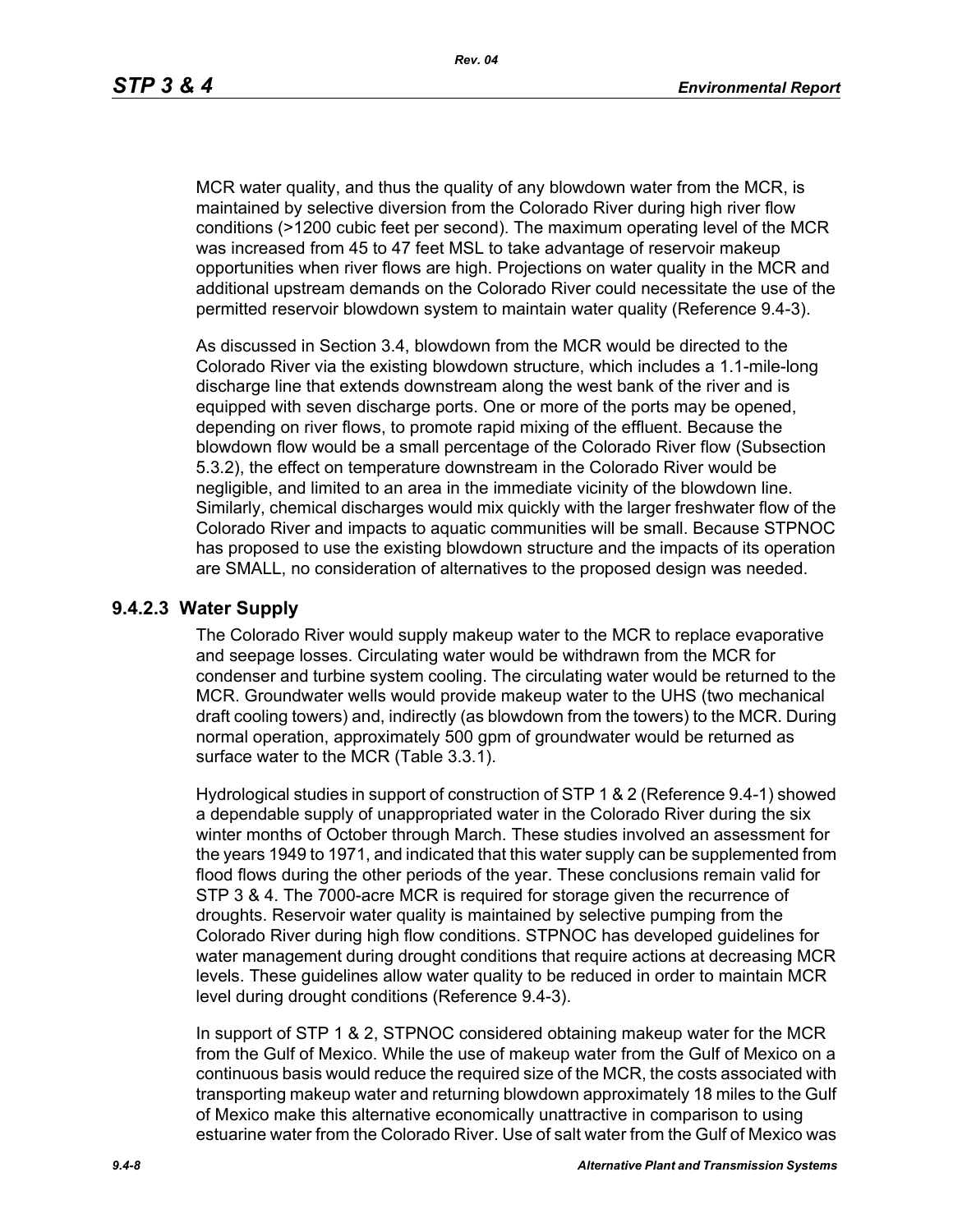also less desirable than the use of estuarine waters because of engineering problems associated with saltwater operation and because of the ecological impacts associated with the long pipeline and with the withdrawal of makeup water from, and the discharge of blowdown to, the Gulf. This alternative is not environmental preferable to the proposed makeup water supply from the Colorado River.

In the case of the cooling reservoir, makeup water would be pumped on an intermittent basis from the estuarine portion of the Colorado River. The makeup and blowdown schemes for the MCR are described in Section 3.4. In the case of the spray canal or cooling tower systems, makeup water would be withdrawn from the freshwater portion of the Colorado River above the Fabridam near Bay City. The makeup water would be transported to the site via canal. Because of water availability considerations and thermal regulations for the river, STPNOC estimated an 1800-acre storage reservoir for makeup water and a 325-acre holding reservoir for blowdown would be required to operate the spray canal or cooling tower alternative heat dissipation systems (Reference 9.4-1). In evaluating alternative heat dissipation systems for STP 3 & 4, STPNOC assumed the functions of these additional reservoirs could be performed by the existing MCR with water supplied from the freshwater portion of the Colorado River. Construction of these additional reservoirs would not be environmentally preferable to use of the existing MCR.

STPNOC estimates that a supply of approximately 60,000 acre-feet per year of makeup water from upstream sources would be required to operate the spray canal or cooling tower alternative systems for STP 1 & 2 during years of relatively low rainfall and high gross evaporation from the onsite reservoir. The cost of purchasing makeup water from the reservoirs near Austin was estimated at \$15 per acre-foot during the planning for STP 1 & 2 (Reference 9.4-1) and would be higher now. In the case of the cooling pond (MCR) alternative, makeup water could be supplied from the estuarine portion of the Colorado River for the cost of pumping. Alternative sources of water, such as the use of the reservoirs near Austin, would represent a future loss of that freshwater supply for alternative uses and would not be environmentally preferable to the current STP water supply from the estuarine portion of the Colorado River.

## **9.4.2.4 Water Treatment**

As described in Subsection 3.3.2, the Colorado River would be the source of makeup water to the MCR which provides cooling for the new units' circulating water system. This water supply would be treated by injecting biocides at the intake structure to control biofouling in the circulating water system and associated piping. Because STP 3 & 4 would use the same water supply as the existing units, STPNOC expects that makeup and process water for the proposed units would be treated in the same manner.

Biocides or chemical additives would be from those approved by the U.S. Environmental Protection Agency or the state of Texas and the volume and concentration of each constituent discharged to the environment would meet the requirements established in the Texas Pollutant Discharge Elimination System (TPDES) permit. This permit would be revised, as necessary, to accommodate the construction and operational needs of STP 3 & 4. The final choice of water treatment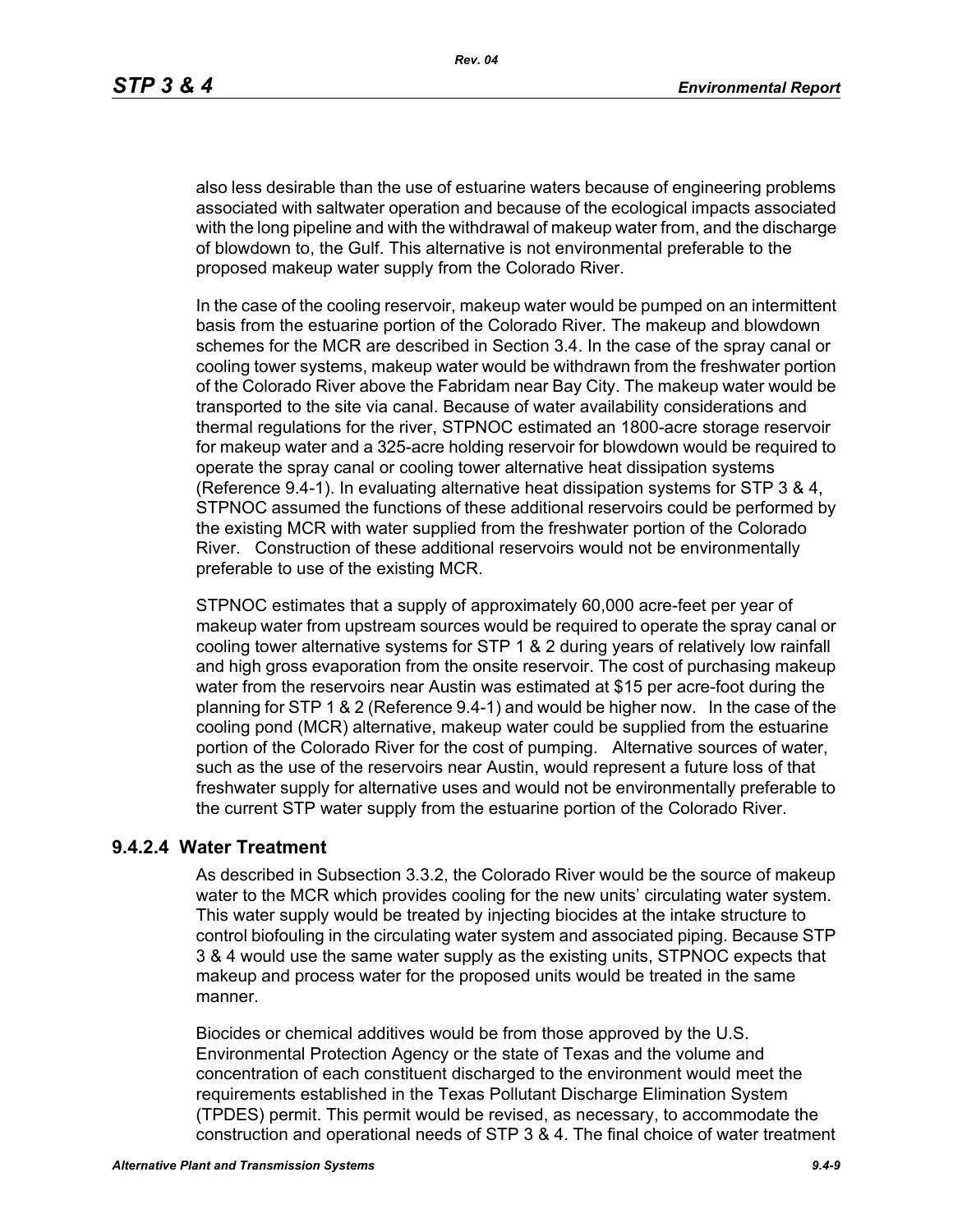*Rev. 04*

chemicals or combination of chemicals would be dictated by makeup water conditions, technical feasibility, economics, and discharge permit requirements. Since the discharges from the system would be subject to TPDES permit limitations that consider aquatic impacts, these limitations would ensure that there would be no significant impact from these discharges and, thus, different water treatment chemicals would be not be environmentally preferable to the existing impacts.

# **9.4.3 Transmission Systems**

New 345kV towers and lines would be constructed from the new STP 3 & 4 switchyard to connect to existing transmission lines on the STP site. Some modifications to the transmission system would be required; however, no new transmission lines or offsite rights-of-way would be associated with STP 3 & 4. Because the additional power provided by STP 3 & 4 would be transmitted over without significant additional environmental impacts, no new transmission system alternatives were considered.

Some modifications to the transmission system would be required. The Electric Reliability Council of Texas (ERCOT) Screening Study (Reference 9.4-4) calls for approximately 20 miles of conductor replacement to accommodate the additional current. There would be no change in line voltage and no new corridors would be needed. As discussed in Section 3.7, some towers would be replaced in order to maintain the National Electric Safety Code (NESC) standards in sag clearance.

To reduce the potential of vehicle-to-ground short-circuit shock to vehicles parked beneath the lines, all existing STP transmission lines are currently designed to provide clearances consistent with the NESC 5-milliamp rule and AEP and CenterPoint engineering standards. The upgrade of the existing transmission system described in Section 3.7 and Subsection 2.2.2.2 would likely change the geometry of the power lines, because the new conductors would sag differently and new towers would likely be taller. All transmission lines would continue to comply with the NESC and AEP and CenterPoint engineering standards.

The ERCOT Screening Study (Reference 9.4-4) identifies that some system improvements are needed to reduce thermal overloads caused by increased energy exports that would come from STP associated with the proposed interconnection. As discussed in Subsection 3.7.1, electrical design parameters, including transmission design voltage or voltages, line capacity, conductor type and configuration, spacing between phases, minimum conductor clearances to ground, maximum predicted electrical-field strength(s) at 1 meter above grade, the predicted electric-field strength(s) at the edge of rights-of way in kilovolts per meter, and the design for these values will be established from the final AEP Interconnection study.

The AEP Interconnection Study (Reference 9.4-5) evaluated a total of 11 different options to accommodate STP 3 & 4. These options consisted of different combinations of upgrades to transmission lines and alternative substation configurations. Five of the options were eliminated for technical feasibility reasons, while three other options were eliminated because they did not demonstrate a superior benefit compared to the retained options. Three options were retained for further detailed engineering analysis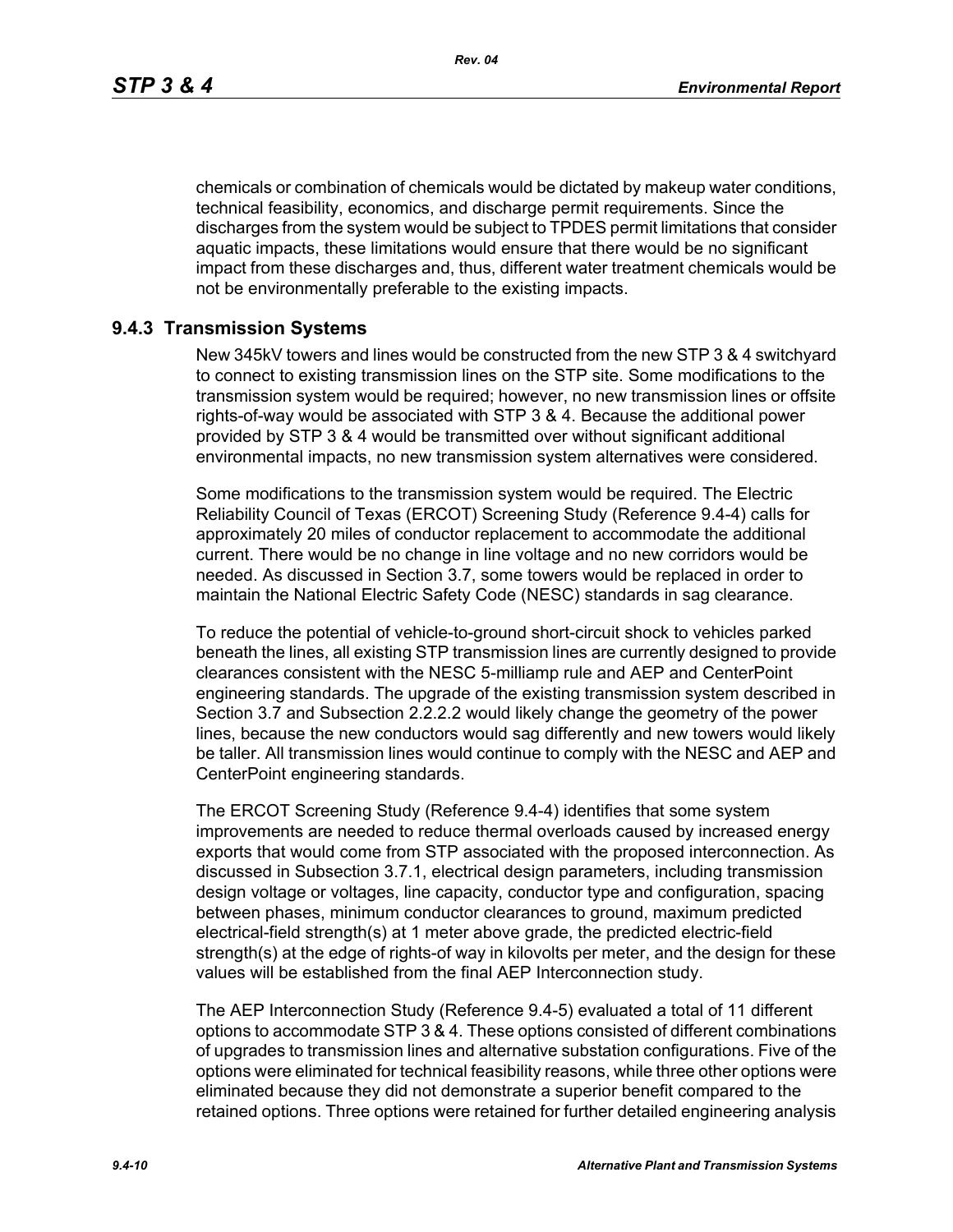(Reference 9.4-5). STPNOC expects that the environmental impacts of any of these three options would be similar.

# **9.4.4 References**

- 9.4-1 STP (South Texas Project) 1974. South Texas Project Units 1 & 2 Environmental Report, Amendment 2, October 25.
- 9.4-2 "Technical Development Document for the Final Regulations Addressing Cooling Water Intake Structures for New Facilities," EPA (U.S. Environmental Protection Agency), EPA-821-R-01-036, November, 2001.
- 9.4-3 STPNOC (South Texas Project Nuclear Operating Company) 2005. Water Conservation Plan, South Texas Project Electric Generating Station, Rev. 1, May 1.
- 9.4-4 ERCOT (Electric Reliability Council of Texas) 2007. 15INR0008 Generation Interconnect Screening Study, Matagorda County, TX. January 8.
- 9.4-5 "Interconnection Study for New Generation in Matagorda County," AEP (American Electric Power Service Corporation) 2007. 15NR0008, June.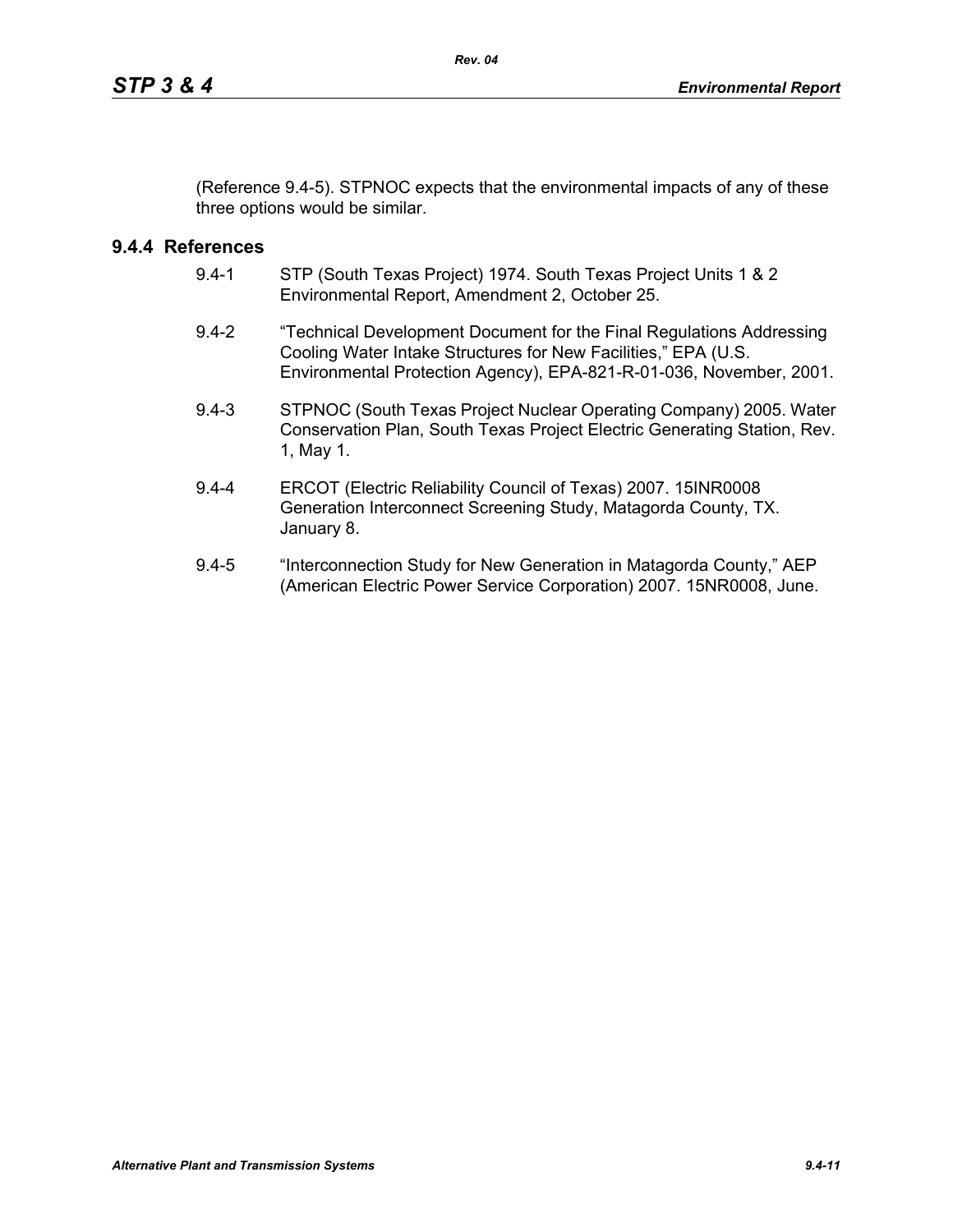| Table 9.4-1 Screening of Alternative Heat Dissipation Systems<br>(Alternatives 1 through 3) |                                                                                                                                                                                                                                                                                                                                                                                                                                                                                                      |                                                                                                                                                                                                                                        |                                                                                                                                                                                                                                                                                                                                                                        |  |
|---------------------------------------------------------------------------------------------|------------------------------------------------------------------------------------------------------------------------------------------------------------------------------------------------------------------------------------------------------------------------------------------------------------------------------------------------------------------------------------------------------------------------------------------------------------------------------------------------------|----------------------------------------------------------------------------------------------------------------------------------------------------------------------------------------------------------------------------------------|------------------------------------------------------------------------------------------------------------------------------------------------------------------------------------------------------------------------------------------------------------------------------------------------------------------------------------------------------------------------|--|
| <b>Factors Affecting System</b><br><b>Selection</b>                                         | <b>Cooling Reservoir</b><br>(Base Case)                                                                                                                                                                                                                                                                                                                                                                                                                                                              | <b>Spray Canal</b>                                                                                                                                                                                                                     | <b>Mechanical Draft Wet Cooling Tower</b><br>(MDCT)                                                                                                                                                                                                                                                                                                                    |  |
| Land Use: Onsite Land<br>Considerations [1]                                                 | Existing 7,000-acre MCR currently<br>operating at the STP site.                                                                                                                                                                                                                                                                                                                                                                                                                                      | Spray canal system (approximately 150<br>acres) could be placed within the<br>existing STP site. An additional 680<br>acres would be required for the intake<br>canal corridor.                                                        | MDCT system (approximately 70<br>acres) could be placed within the<br>existing STP site. An additional 630<br>acres would be required for the intake<br>canal corridor. System could be placed<br>within the confines of the existing STP<br>site.                                                                                                                     |  |
| Land Use: Terrain<br>considerations                                                         | Terrain features of the STP site support<br>a cooling reservoir with adequate<br>capacity to support four units.                                                                                                                                                                                                                                                                                                                                                                                     | Terrain features of the STP site are<br>suitable for a spray canal system.                                                                                                                                                             | Terrain features of the STP site are<br>suitable for a MDCT system.                                                                                                                                                                                                                                                                                                    |  |
| Water Use: Annual<br><b>Average Consumptive Use</b><br>$(acre-ft/yr)$                       | 43,000                                                                                                                                                                                                                                                                                                                                                                                                                                                                                               | 47,000                                                                                                                                                                                                                                 | 45,000                                                                                                                                                                                                                                                                                                                                                                 |  |
| <b>Atmospheric Effects</b>                                                                  | NUREG-1555 notes that the plume<br>from a cooling pond like the MCR<br>would exist as a fog over the pond or<br>as ground level fog evaporating within<br>300 meters from the pond, or lift to<br>become stratus for winds less than or<br>equal to 2.2 meters per second.<br>Elevated plumes and the associated<br>shadowing would not be expected from<br>operation of the MCR. In addition,<br>NUREG-1555 concludes that drift from<br>a cooling pond or lake would not need<br>to be considered. | A spray canal system could produce a<br>low-lying visible water droplet plume<br>and encourage formation of fog above<br>the heated pond. These impacts would<br>be localized and short-lived, and would<br>not disrupt the viewscape. | The system would emit water droplets<br>(drift) and intermittently produce a<br>visible vapor plume. The drift droplets<br>would be a minor source of particulate<br>matter and salt deposition. The water<br>vapor plume would not contribute to<br>fogging or icing conditions on local road<br>systems. Aesthetic impacts from the<br>visible plume would be small. |  |
| <b>Thermal and Physical</b><br><b>Effects</b>                                               | Thermal load to the MCR would be<br>additive to the thermal load from STP 1<br>& 2. The MCR was designed to<br>accommodate the thermal load of four<br>units.                                                                                                                                                                                                                                                                                                                                        | Thermal load would be rejected to the<br>spray canal reducing the thermal load<br>to the MCR relative to the base case.<br>Discharges to the Colorado River<br>would meet water quality standards.                                     | MDCT system would discharge a small<br>thermal load to the MCR relative to the<br>base case. Discharges to the Colorado<br>River would meet water quality<br>standards.                                                                                                                                                                                                |  |

*Alternative Plant and Transmission Systems* 

Alternative Plant and Transmission Systems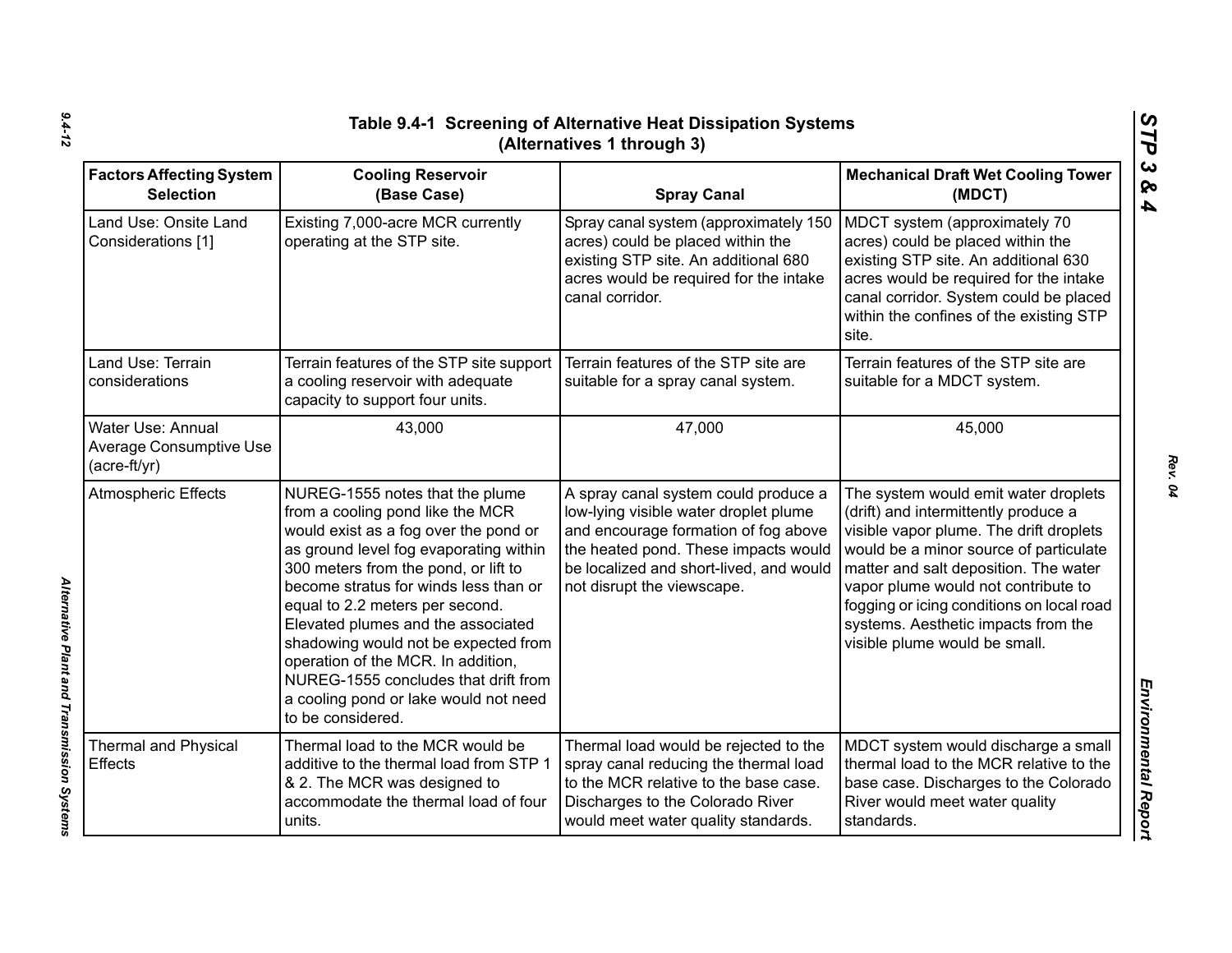| <b>Factors Affecting System</b>                     | <b>Cooling Reservoir</b>                                                                                                                                                                                                                                | <b>Spray Canal</b>                                                                                                                                                                                                                                     | <b>Mechanical Draft Wet Cooling Tower</b>                                                                                                                                                                                                                                                                                                                                                                                        |
|-----------------------------------------------------|---------------------------------------------------------------------------------------------------------------------------------------------------------------------------------------------------------------------------------------------------------|--------------------------------------------------------------------------------------------------------------------------------------------------------------------------------------------------------------------------------------------------------|----------------------------------------------------------------------------------------------------------------------------------------------------------------------------------------------------------------------------------------------------------------------------------------------------------------------------------------------------------------------------------------------------------------------------------|
| <b>Selection</b>                                    | (Base Case)                                                                                                                                                                                                                                             |                                                                                                                                                                                                                                                        | (MDCT)                                                                                                                                                                                                                                                                                                                                                                                                                           |
| Noise Impacts [2]                                   | Emits broadband noise that is largely                                                                                                                                                                                                                   | Emits broadband noise that is largely                                                                                                                                                                                                                  | Emits broadband noise that is largely                                                                                                                                                                                                                                                                                                                                                                                            |
|                                                     | indistinguishable from background and                                                                                                                                                                                                                   | indistinguishable from background and                                                                                                                                                                                                                  | indistinguishable from background and                                                                                                                                                                                                                                                                                                                                                                                            |
|                                                     | unobtrusive. Continuous noise level at                                                                                                                                                                                                                  | unobtrusive. Continuous noise level at                                                                                                                                                                                                                 | unobtrusive. Continuous noise level at                                                                                                                                                                                                                                                                                                                                                                                           |
|                                                     | site boundary estimated at 43 dBA.                                                                                                                                                                                                                      | site boundary estimated at 42 dBA.                                                                                                                                                                                                                     | site boundary estimated at 52 dBA.                                                                                                                                                                                                                                                                                                                                                                                               |
| Aesthetics and<br><b>Recreational Benefits</b>      | Consumptive water use and discharges<br>for the cooling reservoir would be<br>consistent with minimum stream flow<br>requirements for Colorado River<br>navigation and environmental<br>maintenance, fish and wildlife water<br>demand, and recreation. | Consumptive water use and discharges<br>for a spray canal system would be<br>consistent with minimum stream flow<br>requirements for Colorado River<br>navigation and environmental<br>maintenance, fish and wildlife water<br>demand, and recreation. | MDCT structures would pose higher<br>visual impacts than cooling reservoir or<br>spray canal alternatives. The plumes<br>resemble clouds and would not disrupt<br>the viewscape. Consumptive water use<br>and discharges for a MDCT system<br>would be consistent with minimum<br>stream flow requirements for Colorado<br>River navigation and environmental<br>maintenance, fish and wildlife water<br>demand, and recreation. |
| Legislative Restrictions                            | Approach and through-screen                                                                                                                                                                                                                             | Intake structure would meet Section                                                                                                                                                                                                                    | Intake structure would meet Section                                                                                                                                                                                                                                                                                                                                                                                              |
|                                                     | velocities are regulated by EPA and                                                                                                                                                                                                                     | 316(b) of the CWA and the                                                                                                                                                                                                                              | 316(b) of the CWA and the                                                                                                                                                                                                                                                                                                                                                                                                        |
|                                                     | subject to review under best                                                                                                                                                                                                                            | implementing regulations, as                                                                                                                                                                                                                           | implementing regulations, as                                                                                                                                                                                                                                                                                                                                                                                                     |
|                                                     | management practices (see Section                                                                                                                                                                                                                       | applicable. TPDES discharge permit                                                                                                                                                                                                                     | applicable. TPDES discharge permit                                                                                                                                                                                                                                                                                                                                                                                               |
|                                                     | 5.3.1.2). The approach velocity for the                                                                                                                                                                                                                 | thermal discharge limitation would                                                                                                                                                                                                                     | thermal discharge limitation would                                                                                                                                                                                                                                                                                                                                                                                               |
|                                                     | intake for STP 1 & 2 was designed to                                                                                                                                                                                                                    | address the additional thermal load                                                                                                                                                                                                                    | address the additional thermal load                                                                                                                                                                                                                                                                                                                                                                                              |
|                                                     | be 0.5 fps. The intake structure built for                                                                                                                                                                                                              | from blowdown. Storage of makeup                                                                                                                                                                                                                       | from blowdown. Storage of makeup                                                                                                                                                                                                                                                                                                                                                                                                 |
|                                                     | STP 1 & 2 has unused pumping                                                                                                                                                                                                                            | and blowdown at the STP site would                                                                                                                                                                                                                     | and blowdown at the STP site would                                                                                                                                                                                                                                                                                                                                                                                               |
|                                                     | capacity to accommodate the new                                                                                                                                                                                                                         | mitigate the impacts to the river.                                                                                                                                                                                                                     | mitigate the impacts to the river.                                                                                                                                                                                                                                                                                                                                                                                               |
|                                                     | units. The approach velocity of 0.5 fps                                                                                                                                                                                                                 | Regulatory restrictions would not                                                                                                                                                                                                                      | Regulatory restrictions would not                                                                                                                                                                                                                                                                                                                                                                                                |
|                                                     | is not expected to change when STP 3                                                                                                                                                                                                                    | negatively impact application of this                                                                                                                                                                                                                  | negatively impact application of this                                                                                                                                                                                                                                                                                                                                                                                            |
|                                                     | & 4 become operational.                                                                                                                                                                                                                                 | heat dissipation system.                                                                                                                                                                                                                               | heat dissipation system.                                                                                                                                                                                                                                                                                                                                                                                                         |
| Is this a suitable alternative<br>for the STP site? | Yes                                                                                                                                                                                                                                                     | Yes                                                                                                                                                                                                                                                    | Yes                                                                                                                                                                                                                                                                                                                                                                                                                              |

*Rev. 04*

*STP 3 & 4*

 $9.4 - 13$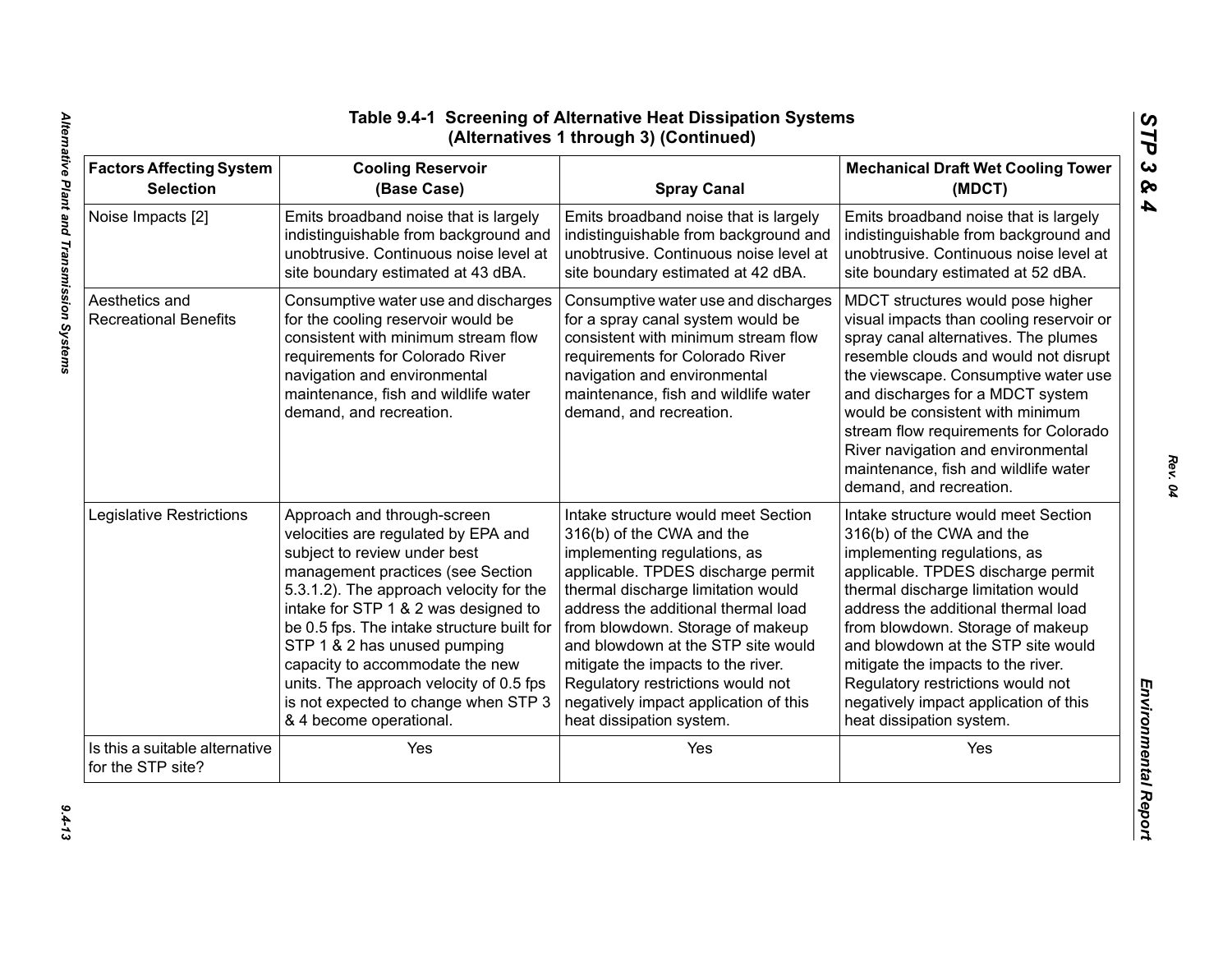- *9.4-14*
- 
- $(1)$  Accessors of the rich requirements (2.25 are once to the was assumed to furth these water storage requirements.<br>
Caroline of the control of the state of the state of the state of the state of the state of the state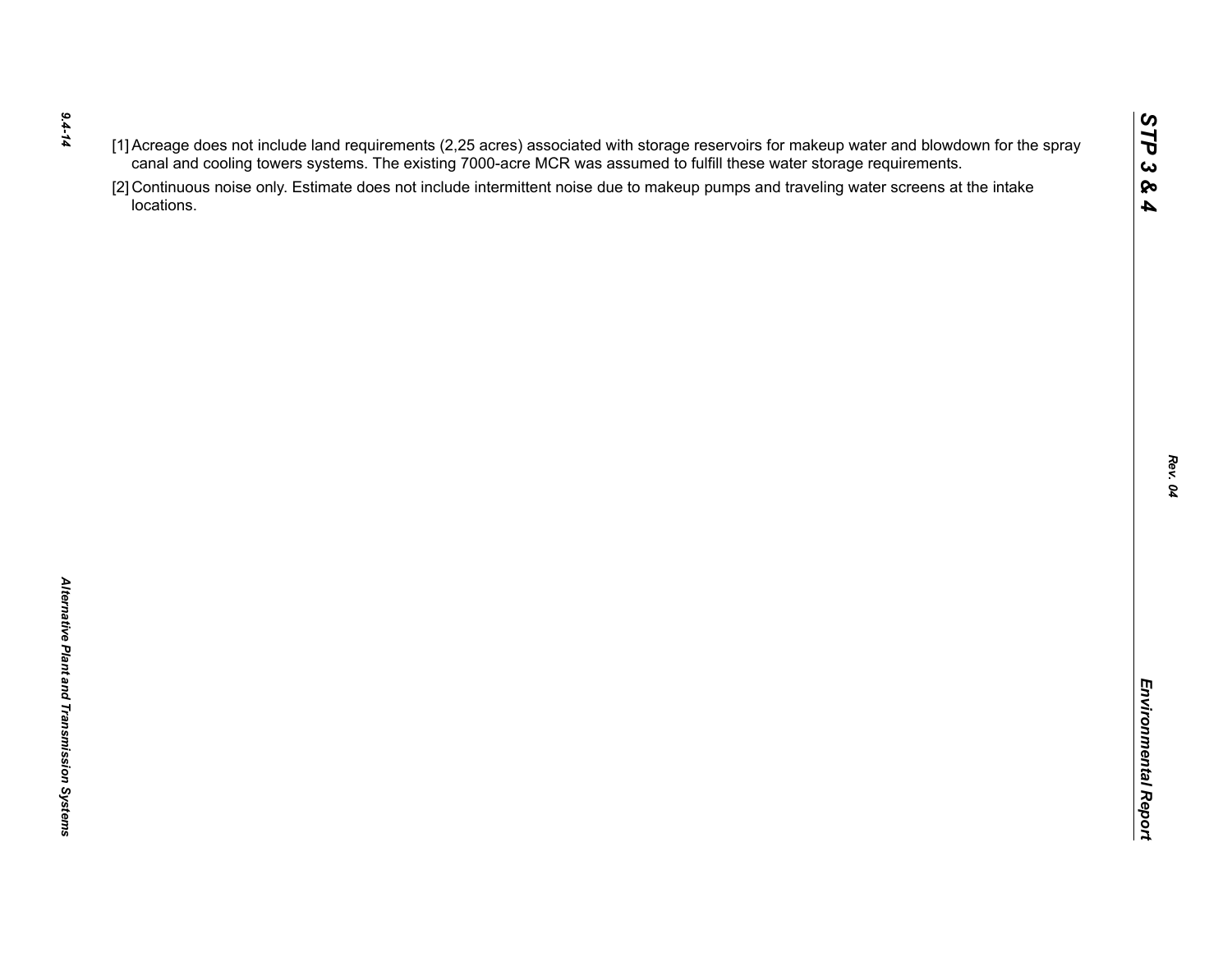| <b>Factors Affecting System</b><br><b>Selection</b>           | <b>Natural Draft Wet Cooling Towers</b><br>(NDCT)                                                                                                                                                                                                                                                                                                                         | <b>Mechanical Draft Wet/Dry Cooling</b><br><b>Towers (MDW/DCT)</b>                                                                                                                                                                                                                                                                                                                       | <b>Fan-Assisted Natural Draft Cooling</b><br><b>Towers (FNDCT)</b>                                                                                                                                                                                                                                                                                                     |  |
|---------------------------------------------------------------|---------------------------------------------------------------------------------------------------------------------------------------------------------------------------------------------------------------------------------------------------------------------------------------------------------------------------------------------------------------------------|------------------------------------------------------------------------------------------------------------------------------------------------------------------------------------------------------------------------------------------------------------------------------------------------------------------------------------------------------------------------------------------|------------------------------------------------------------------------------------------------------------------------------------------------------------------------------------------------------------------------------------------------------------------------------------------------------------------------------------------------------------------------|--|
| Land Use: Onsite Land<br>Considerations [1]                   | NDCT system (approximately 80<br>acres) could be placed within the<br>existing STP site. An additional 630<br>acres would be required for the<br>intake canal corridor.                                                                                                                                                                                                   | MDW/DCT system (~70 acres) could<br>be placed within the existing STP site.<br>An additional 630 acres would be<br>required for the intake canal corridor.                                                                                                                                                                                                                               | Fan-assisted NDCT system<br>(approximately 70 acres) could be<br>placed within the existing STP site. An<br>additional 630 acres would be required<br>for the intake canal corridor.                                                                                                                                                                                   |  |
| Land Use: Terrain<br>considerations                           | Terrain features of the STP site are<br>suitable for a NDCT system.                                                                                                                                                                                                                                                                                                       | Terrain features of the STP site are<br>suitable for a MDW/DCT system.                                                                                                                                                                                                                                                                                                                   | Terrain features of the STP site are<br>suitable for a fan-assisted NDCT<br>system.                                                                                                                                                                                                                                                                                    |  |
| Water Use: Annual Average<br>Consumptive Use (acre-<br>ft/yr) | 45,000                                                                                                                                                                                                                                                                                                                                                                    | 42,000                                                                                                                                                                                                                                                                                                                                                                                   | 45,000                                                                                                                                                                                                                                                                                                                                                                 |  |
| <b>Atmospheric Effects</b>                                    | The system would emit water<br>droplets (drift) and intermittently<br>produce a visible vapor plume. The<br>drift droplets would be a minor<br>source of particulate matter and salt<br>deposition. The water vapor plume<br>would not contribute to fogging or<br>icing conditions on local road<br>systems. Aesthetic impacts from the<br>visible plume would be small. | The system would emit water droplets<br>(drift) and intermittently produce a<br>visible vapor plume. The drift droplets<br>would be a minor source of particulate<br>matter and salt deposition. The water<br>vapor plume would result in minimal<br>additional fogging but no icing<br>conditions on local road systems.<br>Aesthetic impacts from the visible<br>plume would be small. | The system would emit water droplets<br>(drift) and intermittently produce a<br>visible vapor plume. The drift droplets<br>would be a minor source of particulate<br>matter and salt deposition. The water<br>vapor plume would not contribute to<br>fogging or icing conditions on local road<br>systems. Aesthetic impacts from the<br>visible plume would be small. |  |
| <b>Thermal and Physical</b><br>Effects                        | NDCT system would discharge a<br>small thermal load to the MCR<br>relative to the base case. Discharges<br>to the Colorado River would meet<br>water quality standards.                                                                                                                                                                                                   | MDW/DCT system would discharge a<br>small thermal load to the MCR relative<br>to the base case. Discharges to the<br>Colorado River would meet water<br>quality standards.                                                                                                                                                                                                               | Fan-assisted NDCT system would<br>discharge a small thermal load to the<br>MCR relative to the base case.<br>Discharges to the Colorado River<br>would meet water quality standards.                                                                                                                                                                                   |  |
| Noise Impacts [2]                                             | Emits broadband noise that is largely<br>indistinguishable from background<br>and unobtrusive. Continuous noise<br>level at site boundary estimated at<br>44 dBA.                                                                                                                                                                                                         | Emits broadband noise that is largely<br>indistinguishable from background and<br>unobtrusive. Continuous noise level at<br>site boundary estimated at 52 dBA.                                                                                                                                                                                                                           | Emits broadband noise that is largely<br>indistinguishable from background and<br>unobtrusive. Continuous noise level at<br>site boundary estimated at 54 dBA.                                                                                                                                                                                                         |  |

*STP 3 & 4*

 $9.4 - 15$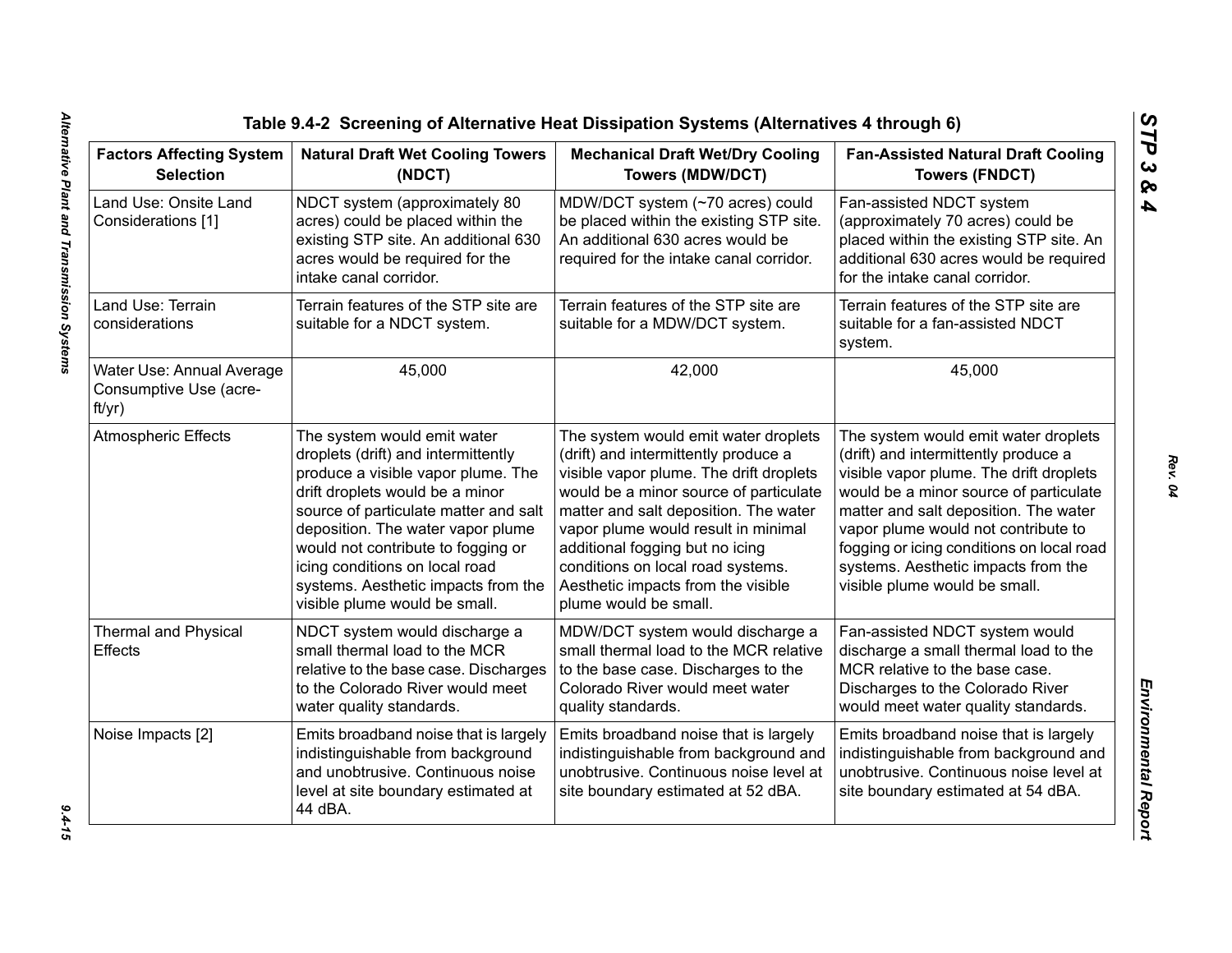| <b>Factors Affecting System</b>                     | <b>Natural Draft Wet Cooling Towers</b>                                                                                                                                                                                                                                                                                                                                                                                              | <b>Mechanical Draft Wet/Dry Cooling</b>                                                                                                                                                                                                                                                                                                                                                                                                   | <b>Fan-Assisted Natural Draft Cooling</b>                                                                                                                                                                                                                                                                                                                                                                                                                                       |  |
|-----------------------------------------------------|--------------------------------------------------------------------------------------------------------------------------------------------------------------------------------------------------------------------------------------------------------------------------------------------------------------------------------------------------------------------------------------------------------------------------------------|-------------------------------------------------------------------------------------------------------------------------------------------------------------------------------------------------------------------------------------------------------------------------------------------------------------------------------------------------------------------------------------------------------------------------------------------|---------------------------------------------------------------------------------------------------------------------------------------------------------------------------------------------------------------------------------------------------------------------------------------------------------------------------------------------------------------------------------------------------------------------------------------------------------------------------------|--|
| <b>Selection</b>                                    | (NDCT)                                                                                                                                                                                                                                                                                                                                                                                                                               | <b>Towers (MDW/DCT)</b>                                                                                                                                                                                                                                                                                                                                                                                                                   | <b>Towers (FNDCT)</b>                                                                                                                                                                                                                                                                                                                                                                                                                                                           |  |
| Aesthetics and Recreational<br><b>Benefits</b>      | NDCT structures would pose the<br>highest visual impact due to their<br>height (approximately 500 feet). The<br>plumes resemble clouds and would<br>not disrupt the viewscape.<br>Consumptive water use and<br>discharges for a NDCT system<br>would be consistent with minimum<br>stream flow requirements for<br>Colorado River navigation and<br>environmental maintenance, fish and<br>wildlife water demand, and<br>recreation. | MDW/DCT structures would pose<br>higher visual impacts than cooling<br>reservoir or spray canal alternatives.<br>The plumes resemble clouds and<br>would not disrupt the viewscape.<br>Consumptive water use and discharges<br>for a MDW/DCT system would be<br>consistent with minimum stream flow<br>requirements for Colorado River<br>navigation and environmental<br>maintenance, fish and wildlife water<br>demand, and recreation. | Fan-assisted NDCT structures (height<br>$\sim$ 180 ft) would pose visual impacts<br>greater than MDCT but less than<br>conventional NDCT. The plumes<br>resemble clouds and would not disrupt<br>the viewscape.<br>Consumptive water use and discharges<br>for a fan-assisted NDCT system would<br>be consistent with minimum stream<br>flow requirements for Colorado River<br>navigation and environmental<br>maintenance, fish and wildlife water<br>demand, and recreation. |  |
| Legislative Restrictions                            | Intake structure would meet Section                                                                                                                                                                                                                                                                                                                                                                                                  | Intake structure would meet Section                                                                                                                                                                                                                                                                                                                                                                                                       | Intake structure would meet Section                                                                                                                                                                                                                                                                                                                                                                                                                                             |  |
|                                                     | 316(b) of the CWA and the                                                                                                                                                                                                                                                                                                                                                                                                            | 316(b) of the CWA and the                                                                                                                                                                                                                                                                                                                                                                                                                 | 316(b) of the CWA and the                                                                                                                                                                                                                                                                                                                                                                                                                                                       |  |
|                                                     | implementing regulations, as                                                                                                                                                                                                                                                                                                                                                                                                         | implementing regulations, as                                                                                                                                                                                                                                                                                                                                                                                                              | implementing regulations, as                                                                                                                                                                                                                                                                                                                                                                                                                                                    |  |
|                                                     | applicable. TPDES discharge permit                                                                                                                                                                                                                                                                                                                                                                                                   | applicable. TPDES discharge permit                                                                                                                                                                                                                                                                                                                                                                                                        | applicable. TPDES discharge permit                                                                                                                                                                                                                                                                                                                                                                                                                                              |  |
|                                                     | thermal discharge limitation would                                                                                                                                                                                                                                                                                                                                                                                                   | thermal discharge limitation would                                                                                                                                                                                                                                                                                                                                                                                                        | thermal discharge limitation would                                                                                                                                                                                                                                                                                                                                                                                                                                              |  |
|                                                     | address the additional thermal load                                                                                                                                                                                                                                                                                                                                                                                                  | address the additional thermal load                                                                                                                                                                                                                                                                                                                                                                                                       | address the additional thermal load                                                                                                                                                                                                                                                                                                                                                                                                                                             |  |
|                                                     | from blowdown. Storage of makeup                                                                                                                                                                                                                                                                                                                                                                                                     | from blowdown. Storage of makeup                                                                                                                                                                                                                                                                                                                                                                                                          | from blowdown. Storage of makeup                                                                                                                                                                                                                                                                                                                                                                                                                                                |  |
|                                                     | and blowdown at the STP site would                                                                                                                                                                                                                                                                                                                                                                                                   | and blowdown at the STP site would                                                                                                                                                                                                                                                                                                                                                                                                        | and blowdown at the STP site would                                                                                                                                                                                                                                                                                                                                                                                                                                              |  |
|                                                     | mitigate the impacts to the river.                                                                                                                                                                                                                                                                                                                                                                                                   | mitigate the impacts to the river.                                                                                                                                                                                                                                                                                                                                                                                                        | mitigate the impacts to the river.                                                                                                                                                                                                                                                                                                                                                                                                                                              |  |
|                                                     | Regulatory restrictions would not                                                                                                                                                                                                                                                                                                                                                                                                    | Regulatory restrictions would not                                                                                                                                                                                                                                                                                                                                                                                                         | Regulatory restrictions would not                                                                                                                                                                                                                                                                                                                                                                                                                                               |  |
|                                                     | negatively impact application of this                                                                                                                                                                                                                                                                                                                                                                                                | negatively impact application of this                                                                                                                                                                                                                                                                                                                                                                                                     | negatively impact application of this                                                                                                                                                                                                                                                                                                                                                                                                                                           |  |
|                                                     | heat dissipation system.                                                                                                                                                                                                                                                                                                                                                                                                             | heat dissipation system.                                                                                                                                                                                                                                                                                                                                                                                                                  | heat dissipation system.                                                                                                                                                                                                                                                                                                                                                                                                                                                        |  |
| Is this a suitable alternative<br>for the STP site? | Yes                                                                                                                                                                                                                                                                                                                                                                                                                                  | Yes                                                                                                                                                                                                                                                                                                                                                                                                                                       | Yes                                                                                                                                                                                                                                                                                                                                                                                                                                                                             |  |

*9.4-16*

*Rev. 04*

*STP 3 & 4*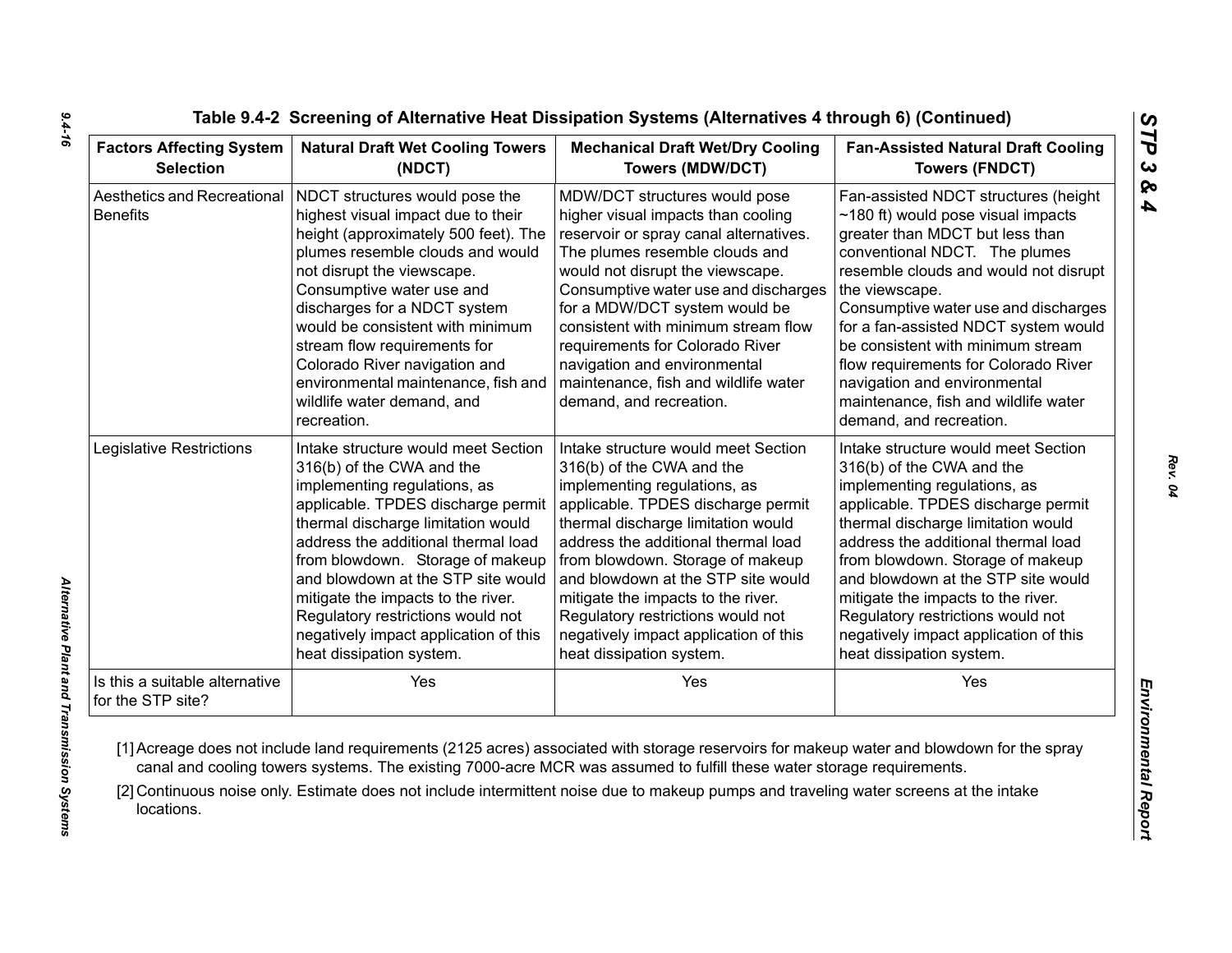| <b>Attribute</b>                                    | <b>Option 1 - Intake Along</b><br><b>Existing Dike</b>                                                                                                                                | <b>Option 2 - Intake West of Combined</b><br>STP 1 & 2 and 3 & 4 Discharge                                                                                                                                                                                                         | <b>Option 3 - Offshore</b><br>Intake                              | Option 4 - Intake<br><b>Between Existing</b><br>STP 1 & 2 Intake and<br><b>Discharge</b>                                                                                                                                                 |
|-----------------------------------------------------|---------------------------------------------------------------------------------------------------------------------------------------------------------------------------------------|------------------------------------------------------------------------------------------------------------------------------------------------------------------------------------------------------------------------------------------------------------------------------------|-------------------------------------------------------------------|------------------------------------------------------------------------------------------------------------------------------------------------------------------------------------------------------------------------------------------|
| <b>MCR Perimeter</b><br><b>Embankment Integrity</b> | Provides sufficient clear<br>distance from the<br>excavation for construction<br>of the intake structure to the<br>perimeter embankment to<br>pose no risk to<br>embankment integrity | Intake structure located at least 200<br>feet from base of perimeter<br>embankment to eliminate possible<br>stability issues and embankment<br>displacement/deformation.<br>Approximately 400 foot width cut from<br>top of berm to allow passage for<br>circulating water piping. | Similar to Option 2                                               | Similar to Option 2                                                                                                                                                                                                                      |
| Room for Expansion                                  | Location can accommodate<br>a larger intake structure<br>with minor adjustments                                                                                                       | <b>NA</b>                                                                                                                                                                                                                                                                          | <b>NA</b>                                                         | Limited space and<br>accessibility for<br>construction activities.<br>Location does not allow for<br>expansion (e.g., if required<br>flow rates increase due to<br>condenser configuration)                                              |
| Ease of Construction                                | Optimum access allowing<br>straight forward<br>construction methods                                                                                                                   | <b>NA</b>                                                                                                                                                                                                                                                                          | Cost of underwater<br>construction would be<br>prohibitively high | Circulating water piping<br>would block existing<br>access road from<br>embankment base road to<br>top of berm road.<br>Unacceptable to obstruct<br>the access road as it is<br>used daily to service the<br>STP 1 & 2 intake structure. |
| <b>Cooling Efficiency</b>                           | <b>NA</b>                                                                                                                                                                             | Could impede cooling efficiency by the<br>MCR as it reduces by half the cooling<br>water flow path between the discharge<br>outfall and the respective intakes of<br>either the existing plant or the new<br>units                                                                 | <b>NA</b>                                                         | <b>NA</b>                                                                                                                                                                                                                                |

 $9.4 - 17$